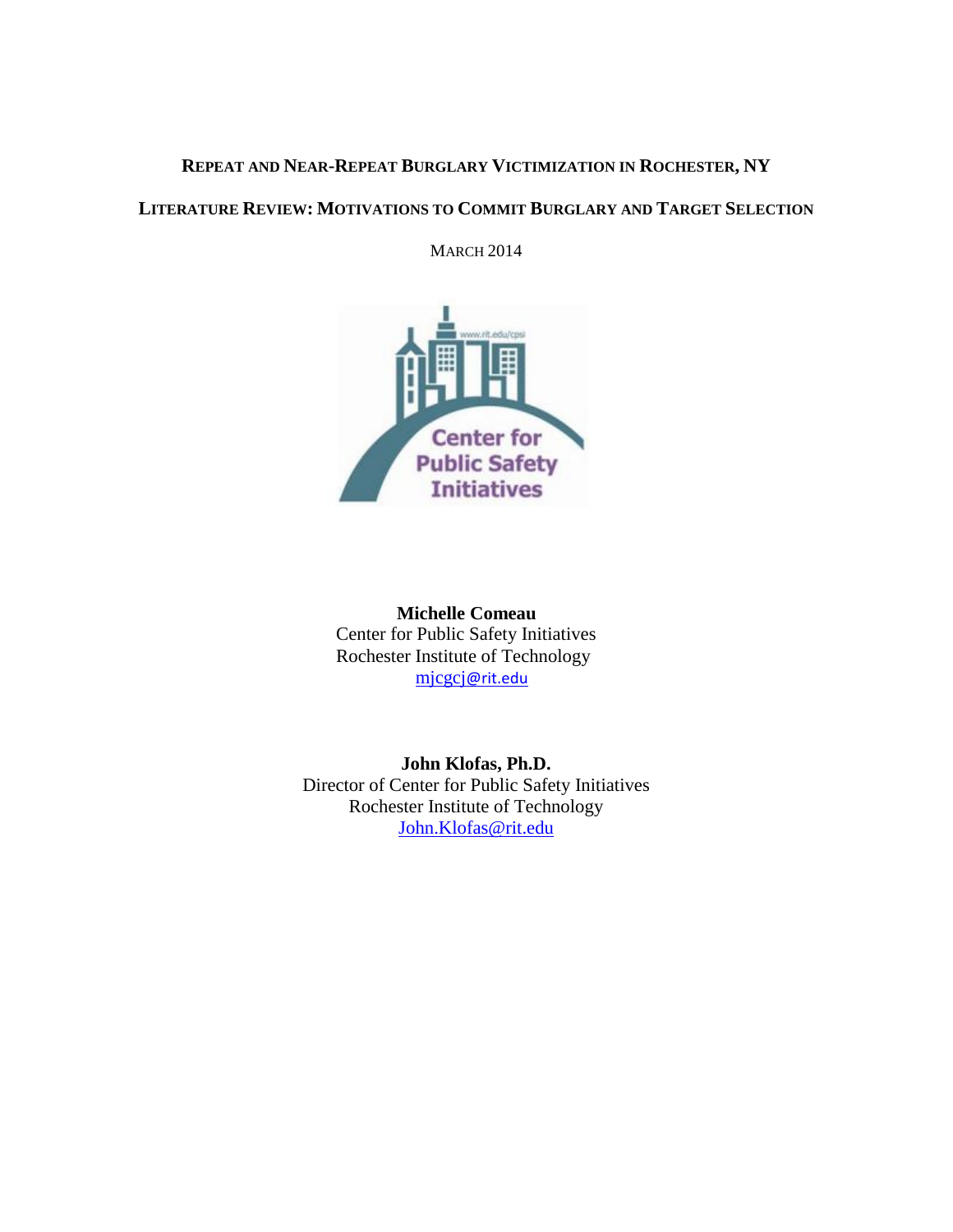A burglary occurs when an offender, "…knowingly enters or remains unlawfully in a building with the intent to commit a crime therein"<sup>1</sup>. Although it does not require it, one common feature of burglary is theft<sup>2</sup>. Burglary was the second most commonly reported Part I crime and accounted for nearly a quarter (23.4%) of all property offenses committed within the United States in 2012<sup>3</sup>. Estimated average dollar loss per burglary was \$2,240, with a total loss estimated at \$4.7 billion<sup>4</sup>. Just shy of 13% of burglaries  $(12.7%)$  were cleared by arrest or exceptional means in the United States in  $2012^5$ .

The United States National Crime Victimization Survey indicated that same year that an estimated 3.7 million burglaries occurred throughout the country  $(n = 3,764,540)^6$ . Of those, 2.1 million were reported to police  $(n = 2,103,787)$ , which indicates that just over half of all estimated burglaries to occur within the United States are reported  $(55\%)^7$ .

The following paper serves as an introduction to burglary research. In this paper we focus on the motivations to commit burglary and why certain targets are selected. This paper is in no way intended as comprehensive; rather it provides a primer on the topic. For additional information please review the reference page.

#### **Motivations to Commit Burglary**

*Money*. Money routinely is cited as the greatest motivating factor driving offending<sup>8</sup>. In a landmark survey of over one hundred active offenders, it was found that over 90% burglarized when they needed money<sup>9</sup>. More often than not, this money goes towards maintaining a lifestyle known as "life as party $10$ ."

Life as Party. Offenders are disproportionately young, male, and chronically poor<sup>11</sup>. They want a lifestyle that many young men may want, but few can afford: one of hedonistic pleasure<sup>12</sup>. This lifestyle is typified by an emphasis on entertainment (e.g., drinking, drug use, gambling,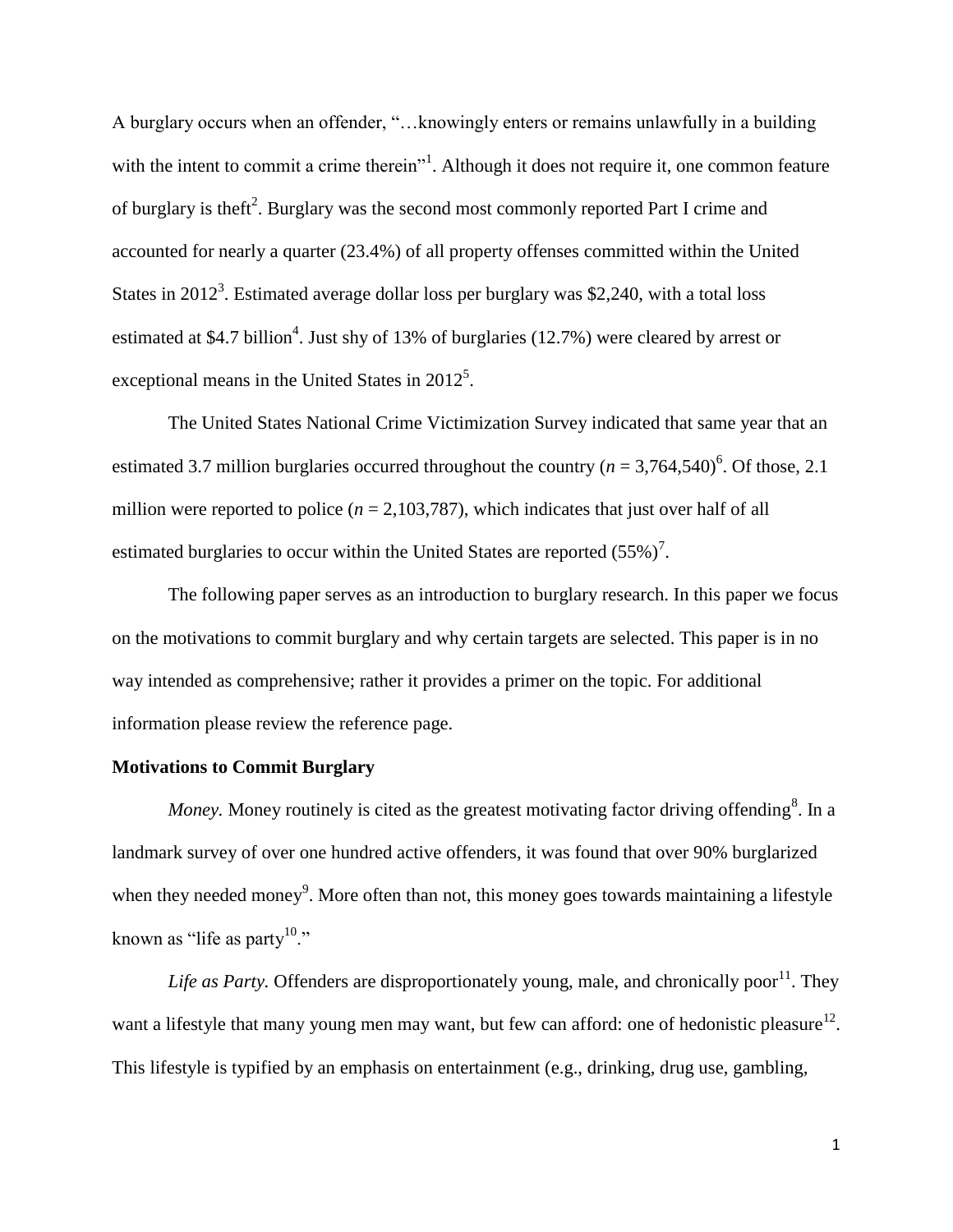women, and status items) and emphasizes the pursuit of entertainment to the detriment of obligations and commitments external to the party lifestyle $^{13}$ .

Given the emphasis on the non-stop pursuit of pleasure, life as party conflicts with and erodes an individual's ability to maintain a life within the dominant culture. The heightened importance of self-sufficiency hampers an individual's adherence to legitimate employment. Legitimate work may seem an abhorrent alternative to burglary in that it is poorly paid, the work structure deprives an individual of autonomy and independence, and the offender would have obligations to meet<sup>14</sup>.

The behavior promoted by life as party also depletes legitimate economic employment opportunities<sup>15</sup>. With this depletion, an offender may turn to legitimate social ties for financial support; however, borrowing money from individuals is only a short-term solution that does not allow an offender to maintain the lifestyle he desires<sup>16</sup>. Further, the unreliable behaviors of a person brought on by non-stop party pursuits make him unreliable to repay these loans, which in turn sever many of the legitimate social ties he once had $17$ .

Individuals in a life as party subculture may turn to crimes like burglary, initially, to continue the party<sup>18</sup>. The party life is enjoyed in the company of others through group alcohol or drug use and the ostentatious display of wealth<sup>19</sup>. To offend, then, is to maintain appearances of wealth, prosperity, and status $^{20}$ .

With life as party's emphasis on group drug and alcohol use, many develop addiction. The substances once used socially for recreation instead become desired primarily to stave of the inevitable withdrawal symptoms $^{21}$ . As addiction takes hold and financial and social capital is depleted, the reasons for burglary shift. An offender cannot turn to legitimate resources to maintain the party lifestyle or withdraw from it, as these resources have largely been depleted, so

2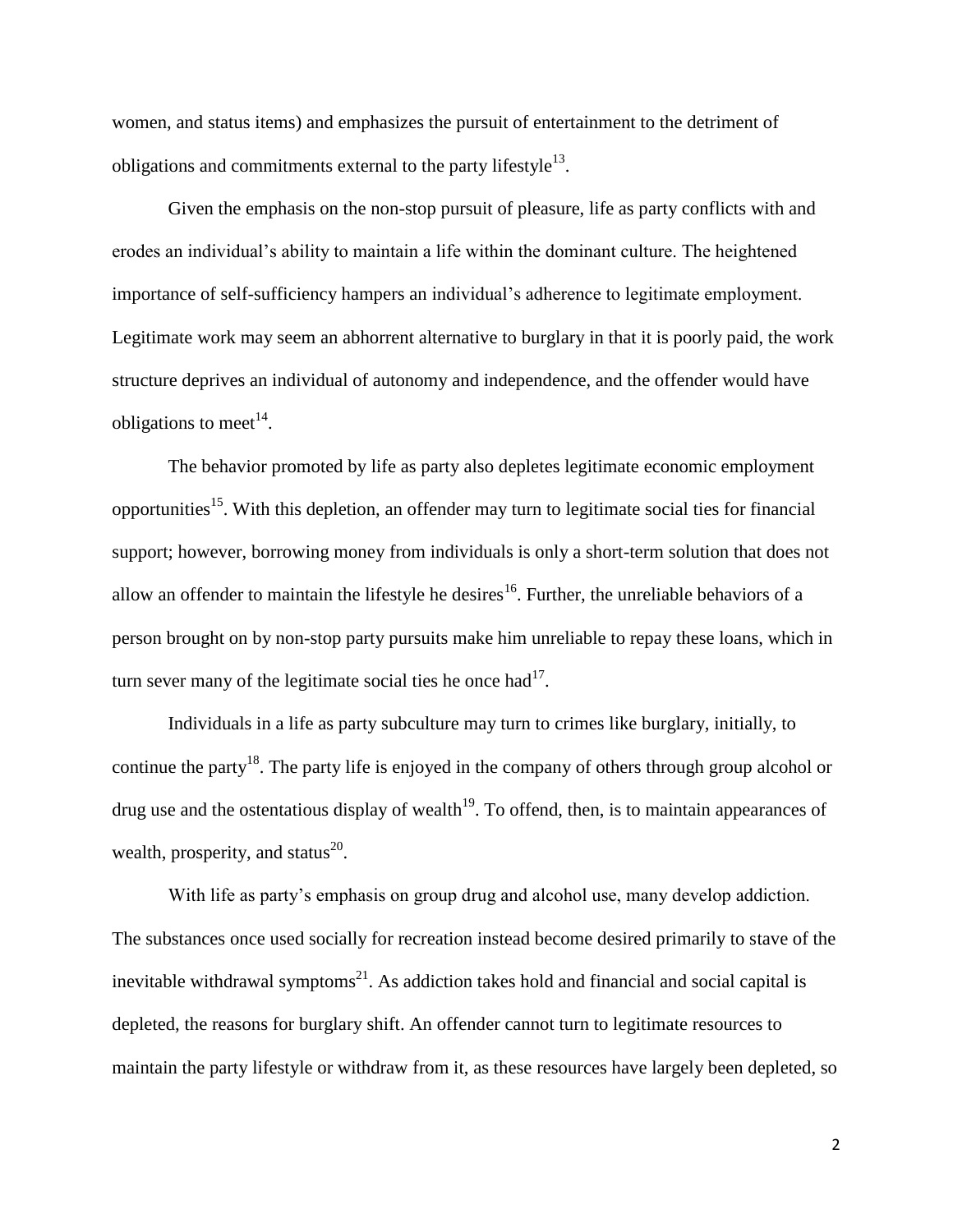instead he turns toward increasingly risky ventures: once a remote possibility, getting caught becomes an inevitability  $2^2$ .

*Sustenance.* While burglars say that they steal for basic sustenance (e.g., food, shelter, bills, and clothing), any perceived nobility in this theft is suspect: once basic needs were met the majority of offenders spend the remaining funds on status items or drugs $^{23}$ .

*The Sneaky Thrill.* Criminologist Jack Katz argues that crime is seductive: that some, especially younger offenders, are motivated to burgle by the intrinsic psychological rewards of crime<sup>24</sup>. A burglary may perceive the act as a euphoric demonstration of competence, his control over his surroundings and environment, and his ability to play the system and win<sup>25</sup>. To these persons, the stolen goods matter less than the act itself; it is important to recall, however, that the number of offenders motivated by psychological rewards are dwarfed by the number of offenders motivated for extrinsic reasons<sup>26</sup>.

#### **Target Selection**

A burglary will not occur unless an offender considers a location a suitable target for victimization<sup>27</sup>. Multiple factors determine the perceived suitability of a target, including:

- Familiarity most offenders do not travel very far to offend<sup>28</sup>. Although this may increase their risk of being identified, it is advantageous for several reasons. Committing a crime can be stressful, and familiarity with surroundings can reduce stress<sup>29</sup>. Limited access and transportation can restrict movement out of familiar locations, as too can the fear of appearing out of place (most offending is intra-racial) $^{30}$ .
- $\geq$  Occupancy occupancy is routinely cited as the most important factor in considering target selection: burglars prefer unoccupied targets $31$ . Burglaries committed on unoccupied homes (e.g., houses vacant during the day or for long periods of time) are most likely to be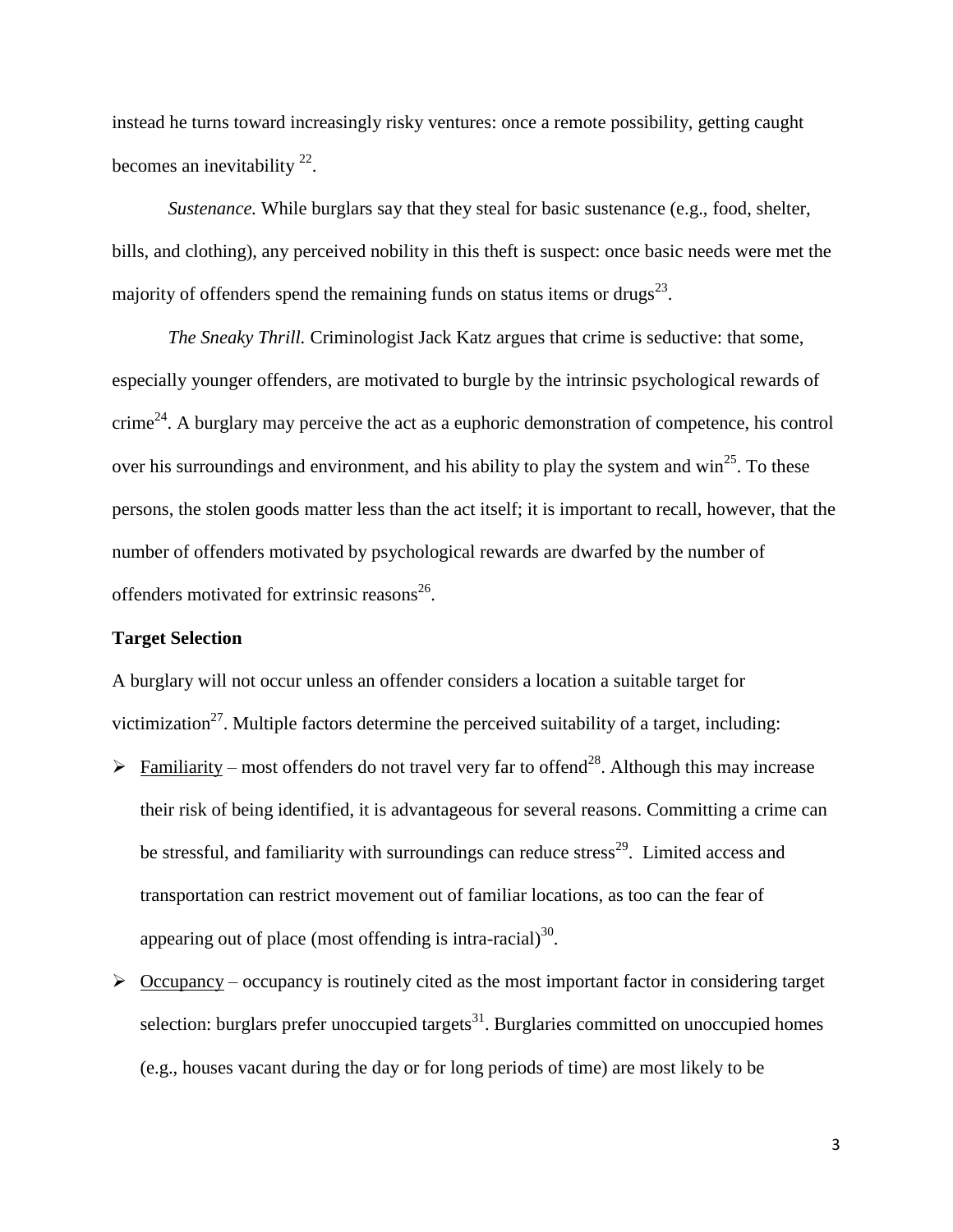successful<sup>32</sup>. Occupancy proxies (e.g., dogs, alarms, a vehicle in the driveway) can sometimes deter burglars<sup>33</sup>. A small percentage of burglars do not mind occupancy – if residents are asleep – as it means that valuable items are certain to be within the home; yet such burglaries are risky, as residents may successfully thwart the offense<sup>34</sup>.

- $\triangleright$  Visibility or Surveillability the extent to which an offender can see or is seen from a location is important to consider: visibility increases the chance of witnesses  $35$ . For this reason many burglars tend to avoid well-kept neighborhoods with elderly residents, or enter dwellings from the rear<sup>36</sup>.
- $\triangleright$  Seclusion seclusion is a component of visibility<sup>37</sup>. Examples of seclusion include dwellings that are spread far apart, those surrounded by vacant properties, locations on a corner or in a cul de sac, and those with cover (e.g., dwellings located in the woods or with concealing architecture)<sup>38</sup>. Offenders also consider light levels. In the day, properties with cover are targeted to reduce visibility. When night descends, the darkness makes cover less important, altering the properties that are targeted $39$
- Accessibility if a property is accessible it poses little challenge in its entry<sup>40</sup>. Dwellings can be accessed most easily through windows and doors, with or without the use of force<sup>41</sup>.
- $\triangleright$  Vulnerability Inexpensive and easily broken window and door locks, a lack of security devices, and careless upkeep of security features are all linked with an increase in burglary risk<sup>42</sup>. Conversely, security doors and storm windows, dogs, and alarms have all been cited as deterrents to entry<sup>43</sup>.
- $\triangleright$  Potential Rewards no matter how suitable a dwelling is otherwise, if it does not appear to contain anything worth stealing it will likely not be targeted<sup> $44$ </sup>. The size and condition of a home, its yard size and maintenance, and the car in the driveway all are indicators of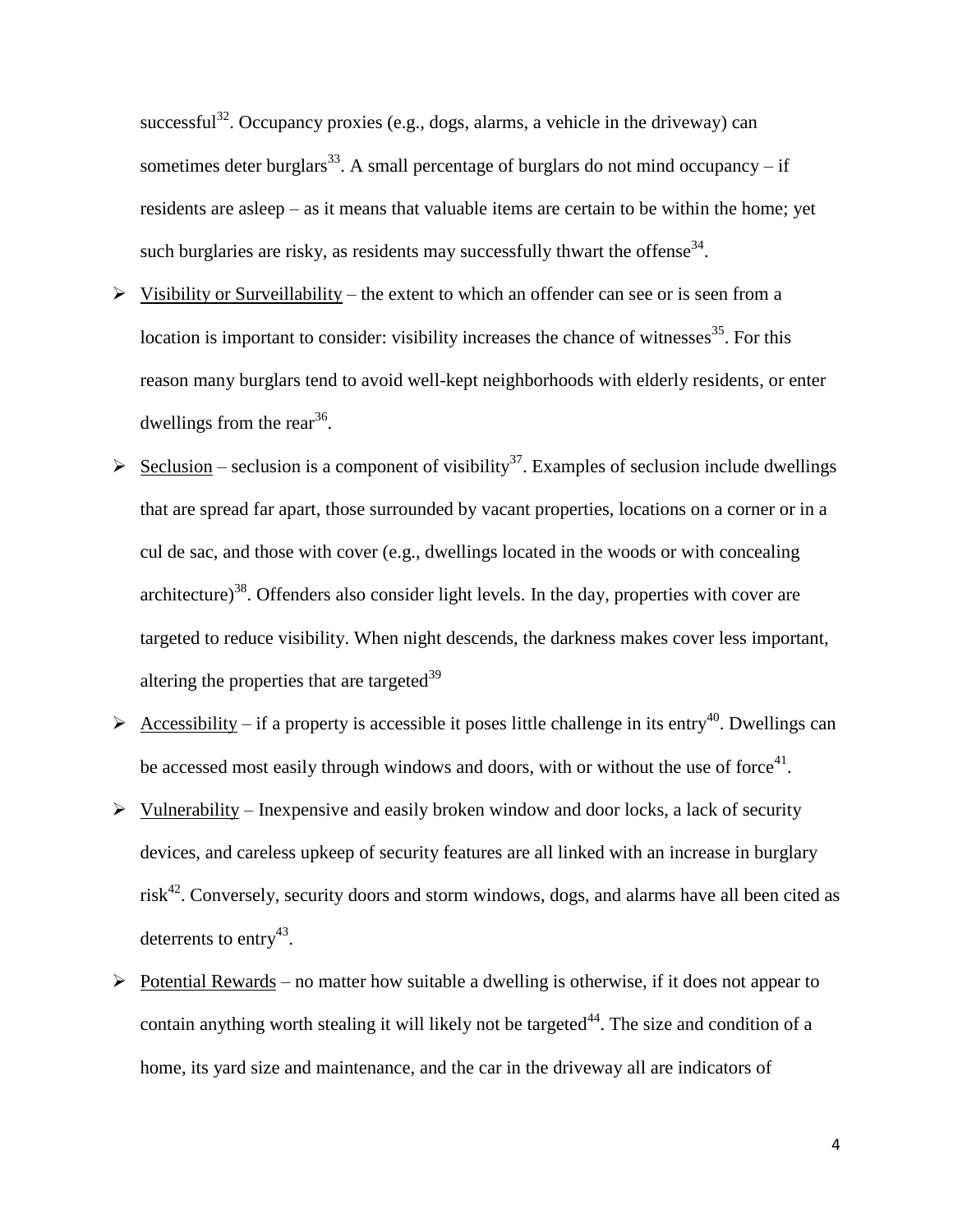wealth<sup>45</sup>. These external cues indicate internal wealth; despite this, many of the most commonly stolen items (e.g., jewelry, money, weapons, and electronics) may be found in homes across all economic strata<sup>46</sup>.

## **Conclusion & Future Papers**

The above pages have served to provide an introduction into literature on the motivation to commit burglary and what offenders look for when selecting targets. In future papers, we will turn towards the topic of repeat and near-repeat victimization – particularly burglary. This will culminate in an examination of repeat and near-repeat burglary within Rochester, NY, across five-years' of data.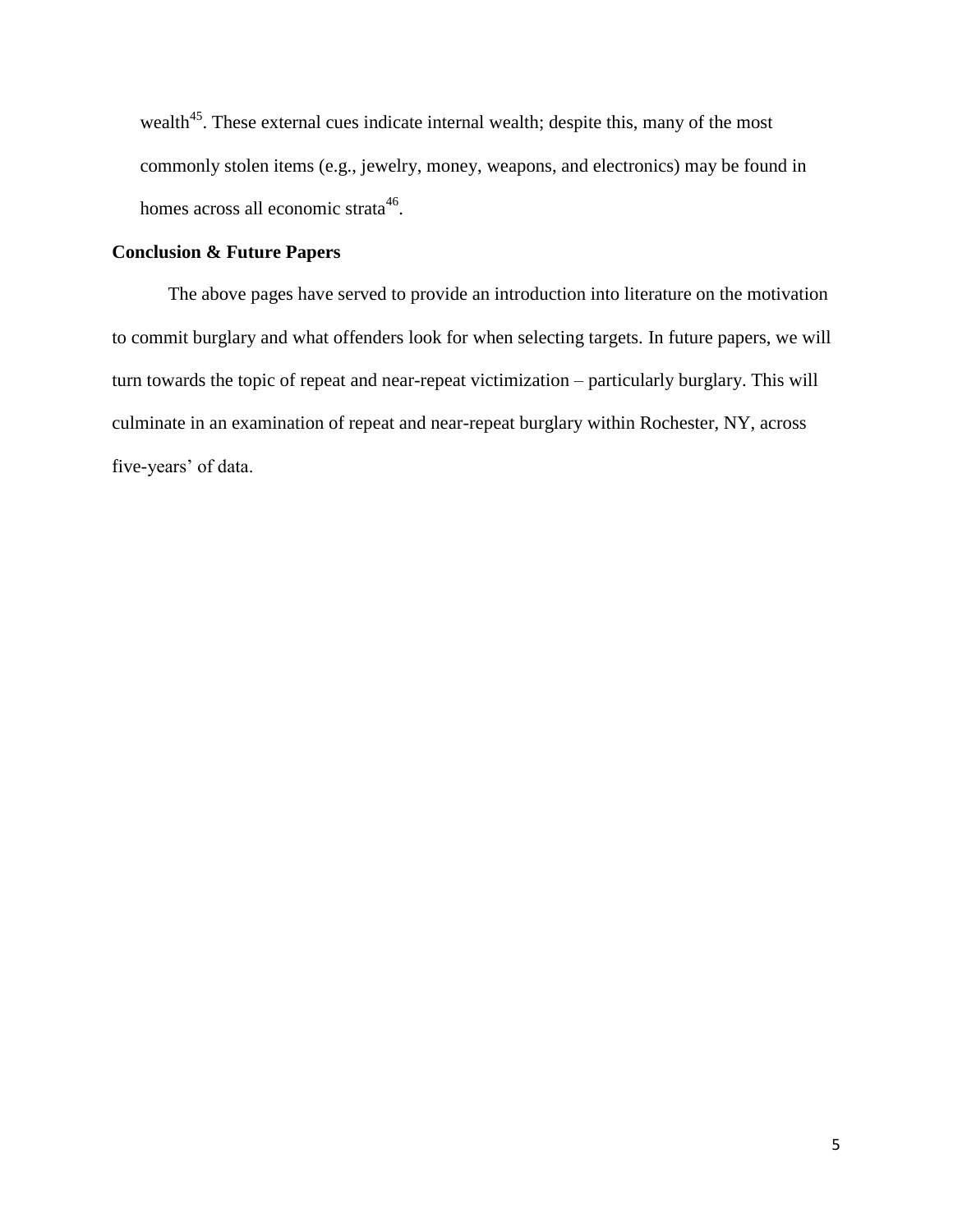### **Works Cited**

- Bennett, T., & Wright, R. (1984). *Burglars on Burglary: Prevention and the Offender*. Hampshire, England: Grover Publishing Company Limited.
- Buck, A. J., Hakim, S., & Rengert, G. F. (1993). Burglar alarms and the choice behavior of burglars: A suburban phenomenon. *Journal of Criminal Justice, 21*, 497-507.
- Catalano, S. (2010). *National Crime Victimization Survey: Victimization During Household Burglary*. Washington, D. C.: U.S. Department of Justice.
- Cohen, L. E., & Felson, M. (1979). Social change and crime rate trends: A routine activity approach. *American Sociological Review, 44*(4), 588-608.
- Conklin, J. E., & Bittner, E. (1973). Burglary in a suburb. *Criminology, 11*(2), 206-232.
- Coupe, T., & Blake, L. (2006). Daylight and darkness targeting strategies and the risks of being seen at residential burglaries. *Criminology, 44*(2), 431-464.
- Cromwell, P. (1994). Juvenile burglars. *Juvenile and Family Court Journal*, 85-92.
- Cromwell, P., & Olson, J. N. (2004). *Breaking and Entering: Burglars on Burglary*. Belmont, CA: Wadsworth.
- Federal Bureau of Investigation. (2013). Uniform crime reports for the United States: 2012. Washington, D.C.: U.S. Government Printing Press.
- Grabosky, P. N. (1995). Burglary prevention *Trends & issues in crime and criminal justice* (Vol. 49). Canberra, Australia: Australian Institute of Criminology.
- Hough, M. (1987). Offenders' choice of target: Findings from victim surveys. *Journal of Quantitative Criminology, 3*(4), 355-369.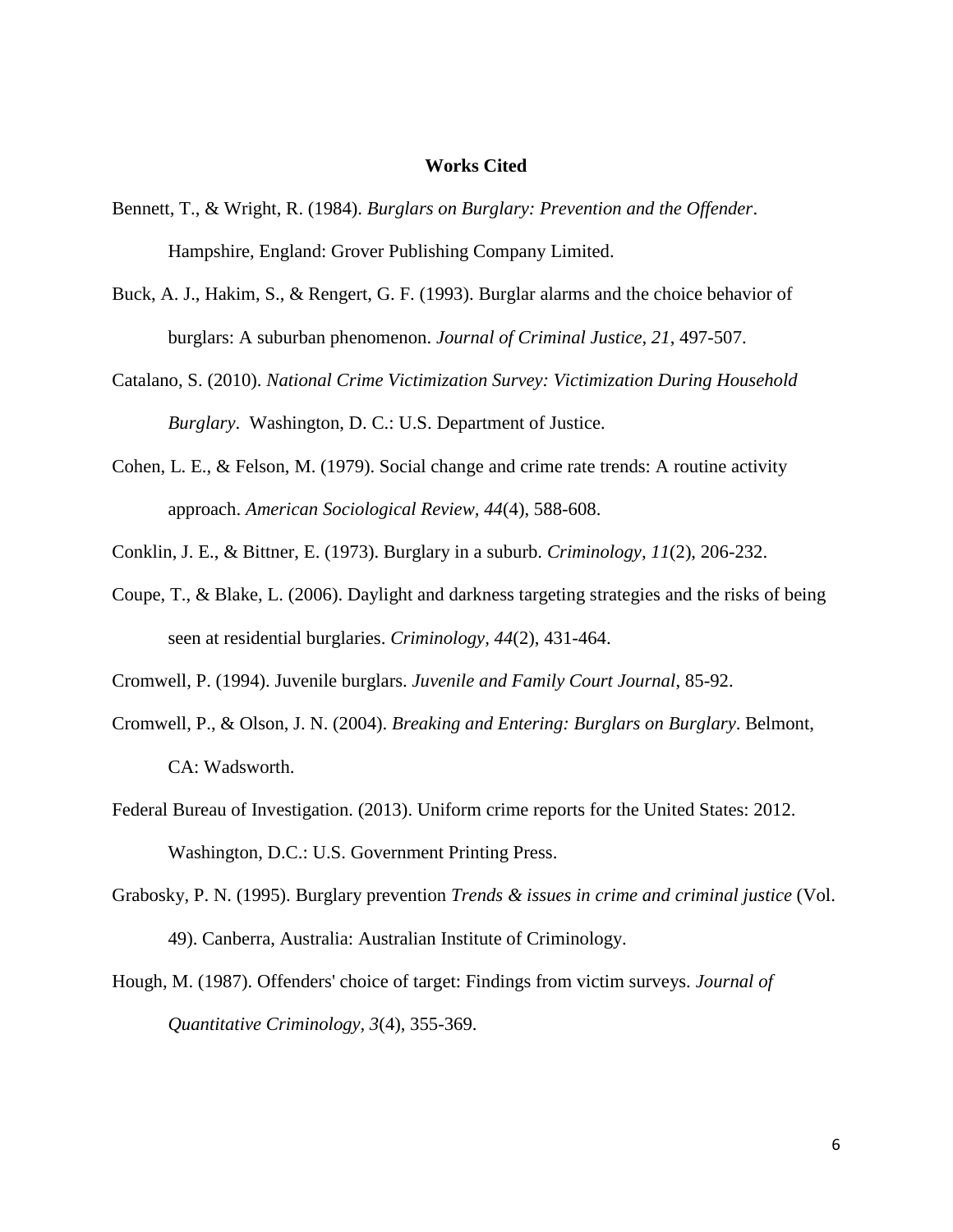- Katz, J. (1988). *Seductions of Crime: Moral and Sensual Attractions in Doing Evil*. New York, NY: Basic Book Publishers.
- Nee, C., & Meenaghan, A. (2006). Expert decision making in burglars. *The British Journal of Criminology, 46*, 935-949.
- Nee, C., & Taylor, M. (1988). Residential burglary in the Republic of Ireland: A situational perspective. *The Howard Journal, 27*(2), 105-116.

New York State Penal Code, 140 §§ 140.20-140.30.

- Palmer, E. J., Holmes, A., & Hollin, C. R. (2002). Investigating burglars' decisions: Factors influencing target choice, method of entry, reasons for offending, repeat victimization of a property and victim awareness. *Security Journal*, 7-18.
- Roth, J. J. (2013). *An analysis of the factors affecting the target choices of residential burglars*. Department of Criminology. Indiana University of Pennsylvania.
- Shover, N. (1996). *Great Pretenders: Pursuits and Careers of Persistent Thieves*. Boulder, CO: Westview Press.
- Shover, N., & Copes, H. (2010). Decision Making by Persistent Thieves and Crime Control Policy. In H. Barlow & S. Decker (Eds.), *Criminology and Public Policy* (pp. 128-149). Philadelphia, PA: Temple University Press.
- Shover, N., & Honaker, D. (1991). The Socially Bounded decision making of Persistent Property Offenders: University of Tennessee.
- Snook, B., Dhami, M. K., & Kavanagh, J. M. (2011). Simply criminal: Predicting burglars' occupancy decisions with a simple heuristic. *Law and Human Behavior, 35*(4), 316-326.
- Truman, J., Langton, L., & Planty, M. (2013). *Criminal Victimization, 2012*. Washington, D.C.: U.S. Department of Justice.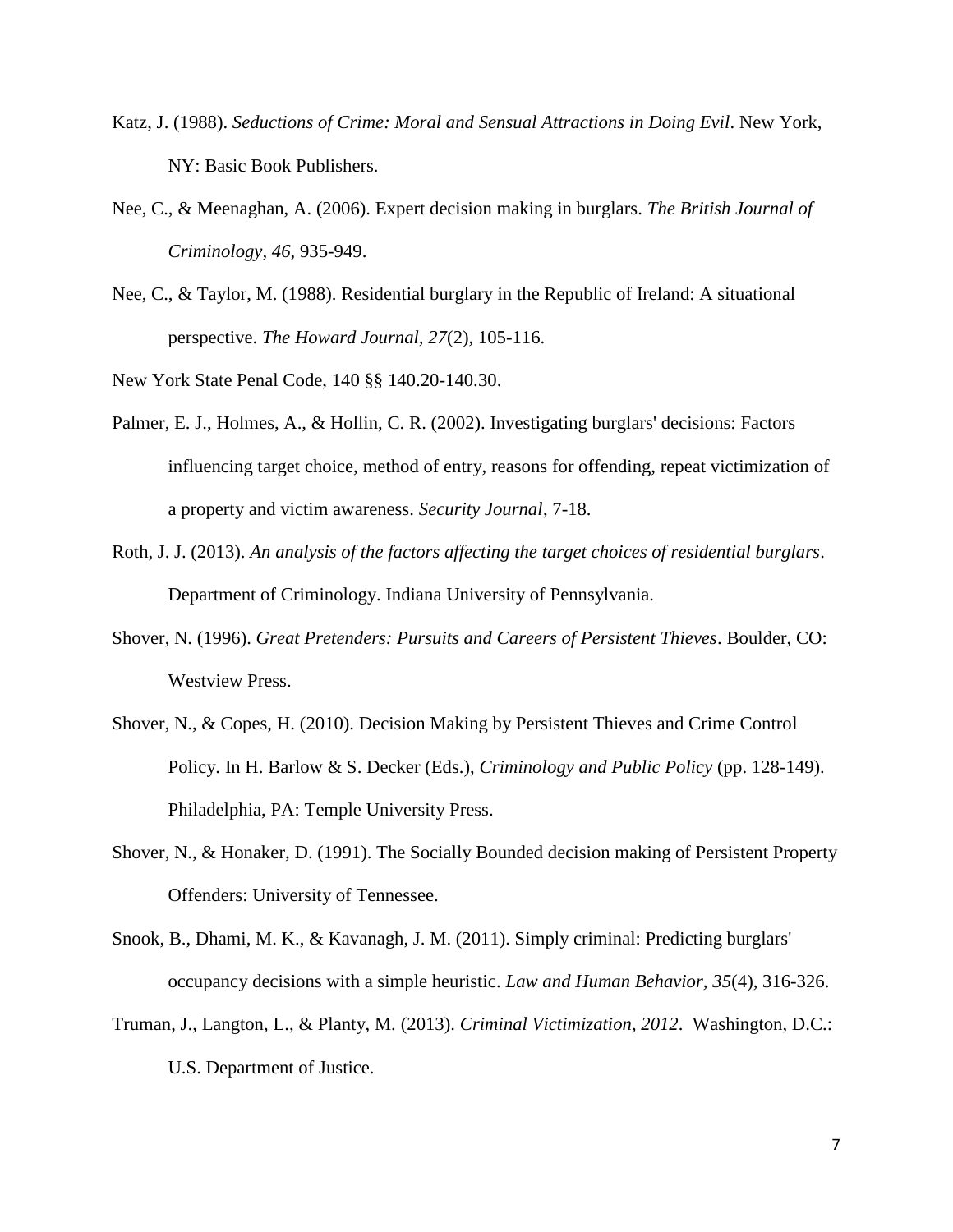Weisel, D. L. (2004). Burglary of Single-Family Homes *Problem-Oriented Guides for Police Services*: COPS Office.

Wright, R., & Logie, R. (1988). How young house burglars choose targets. *The Howard Journal, 27*(2), 92-104.

Wright, R., & Decker, S. (1994). *Burglars on the Job: Streetlife and Residential Break-ins*.

Boston, MA: Northeastern University Press.

Wright, R., Logie, R., & Decker, S. (1995). Criminal expertise and offender decision making: An

experimental study of the target selection process in residential burglary. *Journal of* 

*Research in Crime and Delinquency, 32*(1), 39-53.

 $\overline{a}$  $^{\rm 1}$  NYS PENAL Code 140 §§ 140.20-140.30

<sup>2</sup> Roth, 2013; Catalano, 2010; Conklin & Bittner, 1973

<sup>&</sup>lt;sup>3</sup> Federal Bureau of Investigation, 2013

<sup>4</sup> Federal Bureau of Investigation, 2013

<sup>&</sup>lt;sup>5</sup> Federal Bureau of Investigation, 2013

<sup>6</sup> Truman, Langton, & Planty, 2013; Catalano, 2010

<sup>&</sup>lt;sup>7</sup> Federal Bureau of Investigation, 2013; Truman, Langton, & Planty, 2013

 $^8$  Shover & Copes, 2010; Shover, 1996; Grabosky, 1995; Wright & Decker, 1994; Shover & Honaker, 1991; Nee & Taylor, 1988.

<sup>&</sup>lt;sup>9</sup> Wright & Decker, 1994

<sup>10</sup> Shover & Copes, 2010; Shover, 1996; Wright & Decker, 1994; Shover & Honaker, 1991

 $11$  Wright & Decker, 1994

<sup>12</sup> Shover & Copes, 2010; Shover, 1996; Shover & Honaker, 1991

<sup>13</sup> Shover & Copes, 2010; Cromwell & Olson, 2004; Shover, 1996; Wright & Decker, 1994; Shover & Honaker, 1991; Bennett & Wright, 1984

<sup>&</sup>lt;sup>14</sup> Cromwell & Olson, 2004; Wright & Decker, 1994; Shover & Honaker, 1991

<sup>15</sup> Shover & Honaker, 1991

<sup>&</sup>lt;sup>16</sup> Wright & Decker, 1994

<sup>&</sup>lt;sup>17</sup> Wright & Decker, 1994; Shover & Honaker, 1991

<sup>&</sup>lt;sup>18</sup> Shover & Copes, 2010; Shover, 1996; Wright & Decker, 1994

<sup>&</sup>lt;sup>19</sup> Cromwell & Olson, 2004; Shover & Honaker, 1991

<sup>20</sup> Cromwell & Olson, 2004; Wright & Decker, 1994; Bennett & Wright, 1984

<sup>21</sup> Shover & Copes, 2010; Cromwell & Olson, 2004; Shover & Honaker, 1991

<sup>22</sup> Shover & Honaker, 1991

<sup>&</sup>lt;sup>23</sup> Wright & Decker, 1994

<sup>24</sup> Cromwell, 1994; Katz, 1988; Bennett & Wright, 1984

<sup>25</sup> Cromwell, 1994; Katz, 1988

<sup>26</sup> Shover & Copes, 2010; Shover, 1996; Wright & Decker, 1994; Cromwell, 1994; Shover & Honaker, 1991; Katz, 1988

<sup>27</sup> Cohen & Felson, 1979

<sup>&</sup>lt;sup>28</sup> Weisel, 2004; Palmer, Holmes, & Hollin, 2002; Buck, Hakim, & Rengert, 1993; Hough, 1987

<sup>&</sup>lt;sup>29</sup> Wright & Decker, 1994

<sup>30</sup> Cromwell & Olson, 2004; Wright & Decker, 1994; Cohen & Felson, 1979

 $31$  Roth, 2013; Nee & Meenaghan, 2006; Cromwell & Olson, 2004; Weisel, 2004; Nee & Taylor, 1988; Wright & Decker, 1994